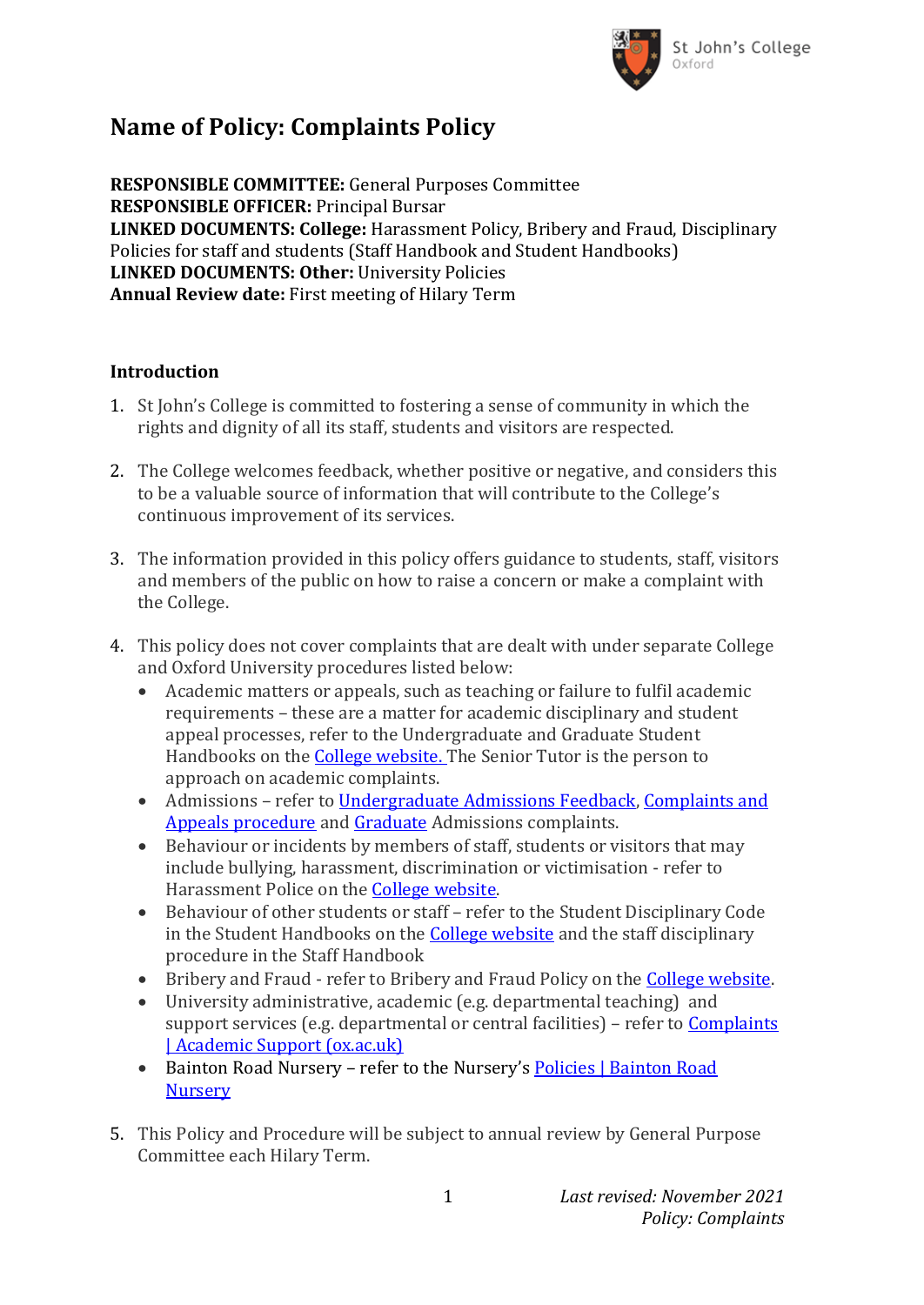

# **General Principles**

- 6. Complaints will be dealt with confidentially by all parties involved, except where it is necessary to disclose information to carry out a fair investigation.
- 7. All parties involved in a complaint are required to act reasonably and fairly towards each other and to respect the College's procedures.
- 8. A complaint should be made as soon as the matter arises and, under normal circumstances, no later than three months after the event occurred.
- 9. All complaints will be dealt with promptly. The College endeavours to respond to a complaint within 10 working days. Any person asked to investigate a complaint is responsible for taking prompt action and in accordance with the expected response standard of 10 working days.
- 10. Anonymous complainants or complaints made on behalf of someone else will not be considered, unless there is a compelling reason to do so; such reasons should be clearly stated.
- 11. Malicious or vexatious allegations may result in disciplinary action in accordance with the College's disciplinary procedures for staff and students. Disciplinary actions may also be taken against anyone who victimises or retaliates against a student, member of staff or visitor who brings a complaint in good faith.
- 12. The College may decline to consider a complaint where the matters in dispute are currently being considered or have been decided by an external body (e.g. the OIA or a court or tribunal).
- 13. No one investigating a complaint should have any conflict of interest in the matter.

## **Procedure**

- 14. Complaints may be made in a variety of ways, e.g. telephone, written, visit.
- 15. The person making a complaint must provide the following:
	- Name and contact details (postal address, telephone number, email address) unless there is a compelling reason for remaining anonymous;
	- Date(s) and location(s) when the matter occurred;
	- Details of the complaint:
	- If known, whether the complaint is against a member of staff, student, visitor, or in relation to a particular service.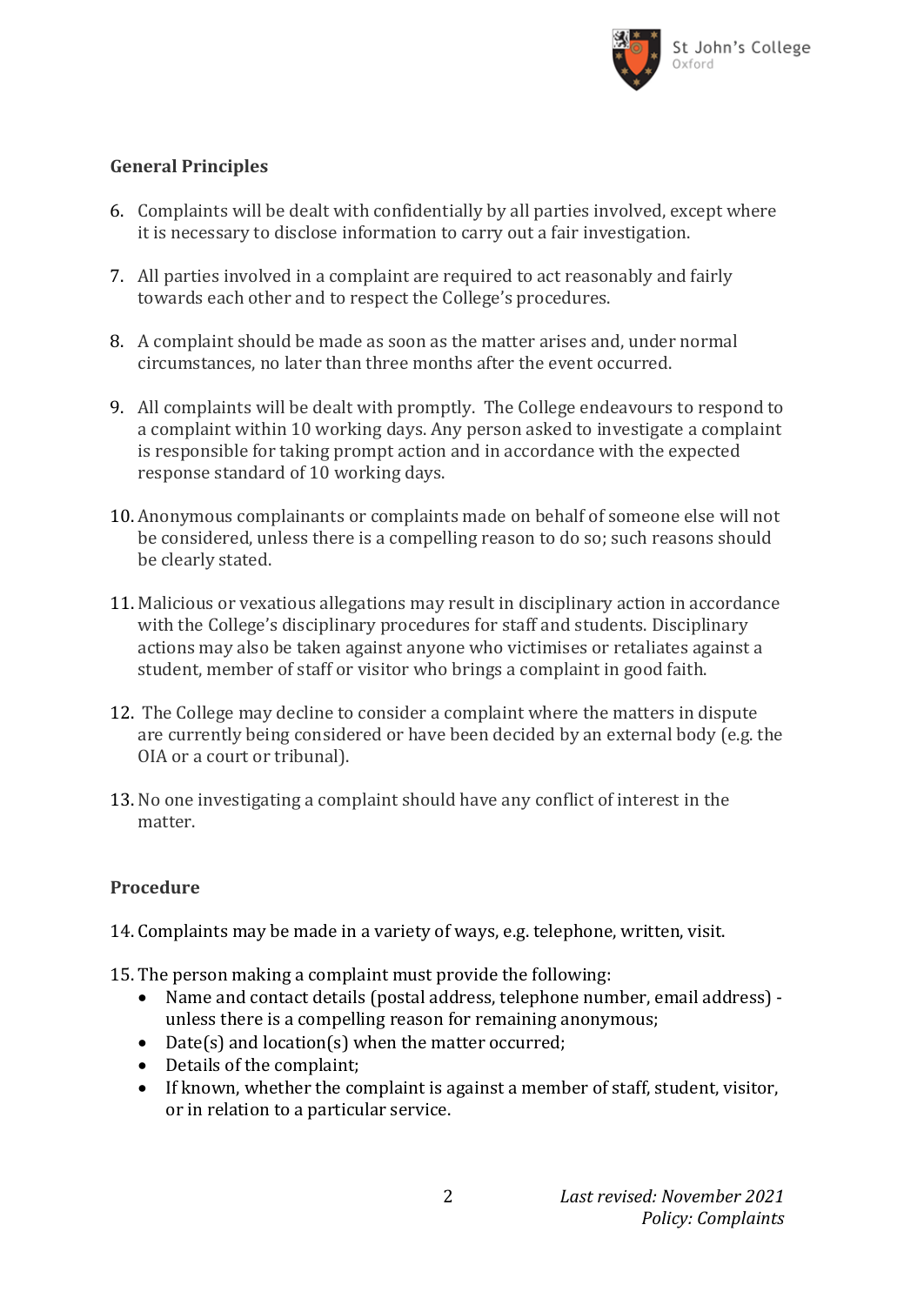

16. Anyone can send a message to raise a concern or complaint to the confidential email [feedback@sjc.ox.ac.uk,](mailto:feedback@sjc.ox.ac.uk) to which only the Principal Bursar and Bursary Manager have access.

Alternatively, you may write to Principal Bursar, St John's College, St Giles, Oxford, OX1 3JP or telephone: 01865-277321.

If the complaint is about the Principal Bursar or their office, the complaint should be sent to the President [\(president@sjc.ox.ac.uk\)](mailto:president@sjc.ox.ac.uk) or telephone: 01865-277419

- 17. The Principal Bursar will either personally look into the complaint, refer it to an appropriate office holder under the informal procedure or proceed to a formal investigation.
- 18. There are three possible stages under which a complaint can be made:
	- Stage 1 an informal stage where a local informal resolution is sought;
	- Stage 2 a formal stage where the complaint is made formally and investigated by a senior person in College;
	- Stage 3 a review/ appeal if the complainant is unhappy with the outcome of the formal proceedings.

## **How each stage works**

#### *Stage 1 – Informal stage*

- 19. A stage 1 complaint involves raising awareness of the issue at the earliest opportunity, either in writing or verbally. Under the informal procedure, College members are asked to raise their complaint with the relevant College office holder in the first instance. Starting with the informal route is often the quickest and most flexible way of resolving problems. A number of office holders can be approached:
	- For academic and College Office matters: Senior Tutor
	- For issues involving domestic College staff or services (e.g. catering, accommodation, security, conferences and events): Domestic Bursar
	- For financial matters and student battels: Finance Bursar
	- For matters pertaining to the Library: Librarian
	- For matters involving Works staff and College maintenance works: Works Bursar
	- For matters pertaining to the Development & Alumni Relations Office: Director of Development & Alumni Relations
	- For matters pertaining to the Access & Admissions Office: Fellow for Access and Admissions
	- For computing matters: Senior IT Officer
	- For matters pertaining to sports facilities: Domestic Bursar
	- For matters pertaining to the Chapel: Chaplain
	- For complaints about students' disciplinary or behavioural matters: Senior Dean
	- For complaints about matters pertaining to non-academic staff: Principal Bursar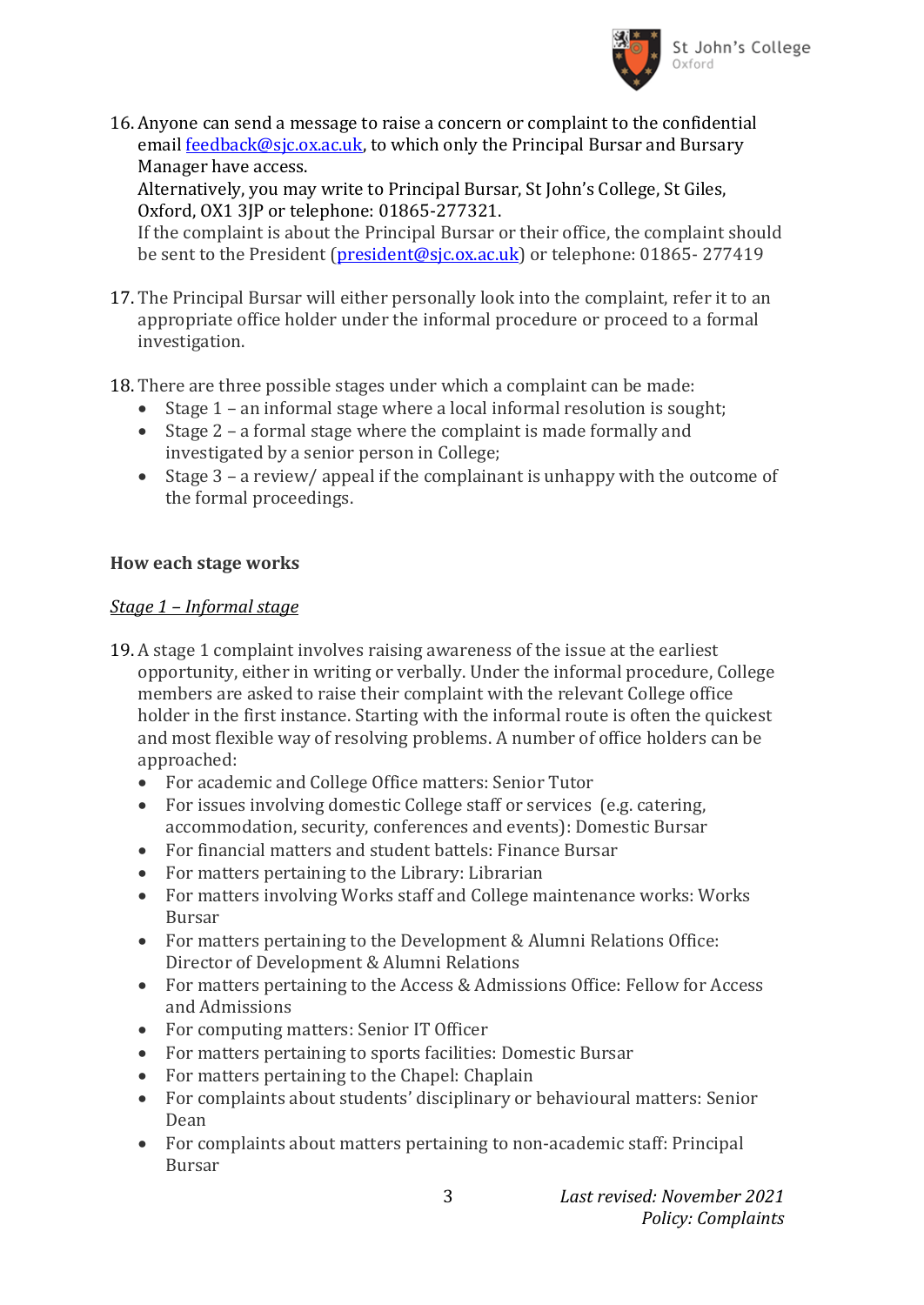

- For complaints about matters pertaining to academic staff: Vice President Academic or President
- For complaints about a College Officer, including the President: the President or one of the Vice Presidents if the complaint is about the President
- 20. In case of doubt about the appropriate office holder, the Principal Bursar will advise.
- 21. Visitors or members of the public should address an informal complaint to the Principal Bursar (or the President if the complaint is about the Principal Bursar).
- 22. To resolve the complaint, the relevant Officer will normally arrange a meeting with the complainant, seek to offer advice, talk to both or more parties involved, reach a conclusion, suggest steps to be taken to resolve the issue, and record the outcome in a written response to the complainant.

## *Stage 2 – Formal stage*

- 23. When a complaint cannot be dealt with locally and informally to the satisfaction of the complainant, they may submit a stage 2 (formal) complaint within 10 working days of the date of the outcome of stage 1.
- 24. All formal complaints should be sent in writing to the Principal Bursar, one of the Vice Presidents if the complaint is about the President or the President if the complaint is about the Principal Bursar.
- 25. Matters of concern should be raised at the earliest opportunity and no later than three months after the occasion for the complaint. A complainant seeking to bring a complaint outside the normal three-month period must include with their formal complaint the reason(s) for the delay.
- 26. A formal complaint should include:
	- An account of what has given rise to the complaint, together with dates and names (if known) or services involved;
	- The details and outcome of the informal procedure already pursued by the complainant, or an explanation why the informal route was not pursued in this case.
- 27. Within 10 working days of receiving a formal complaint, the Principal Bursar (or Vice President or President) will inform the complainant whether or not the complaint is being taken forward and who will be assigned to undertake the investigation and respond to it. Any subject of the complaint will be entitled to receive a copy of the complaint.
- 28. If the complaint is not taken forward, the complainant will receive a written explanation as to the reason(s).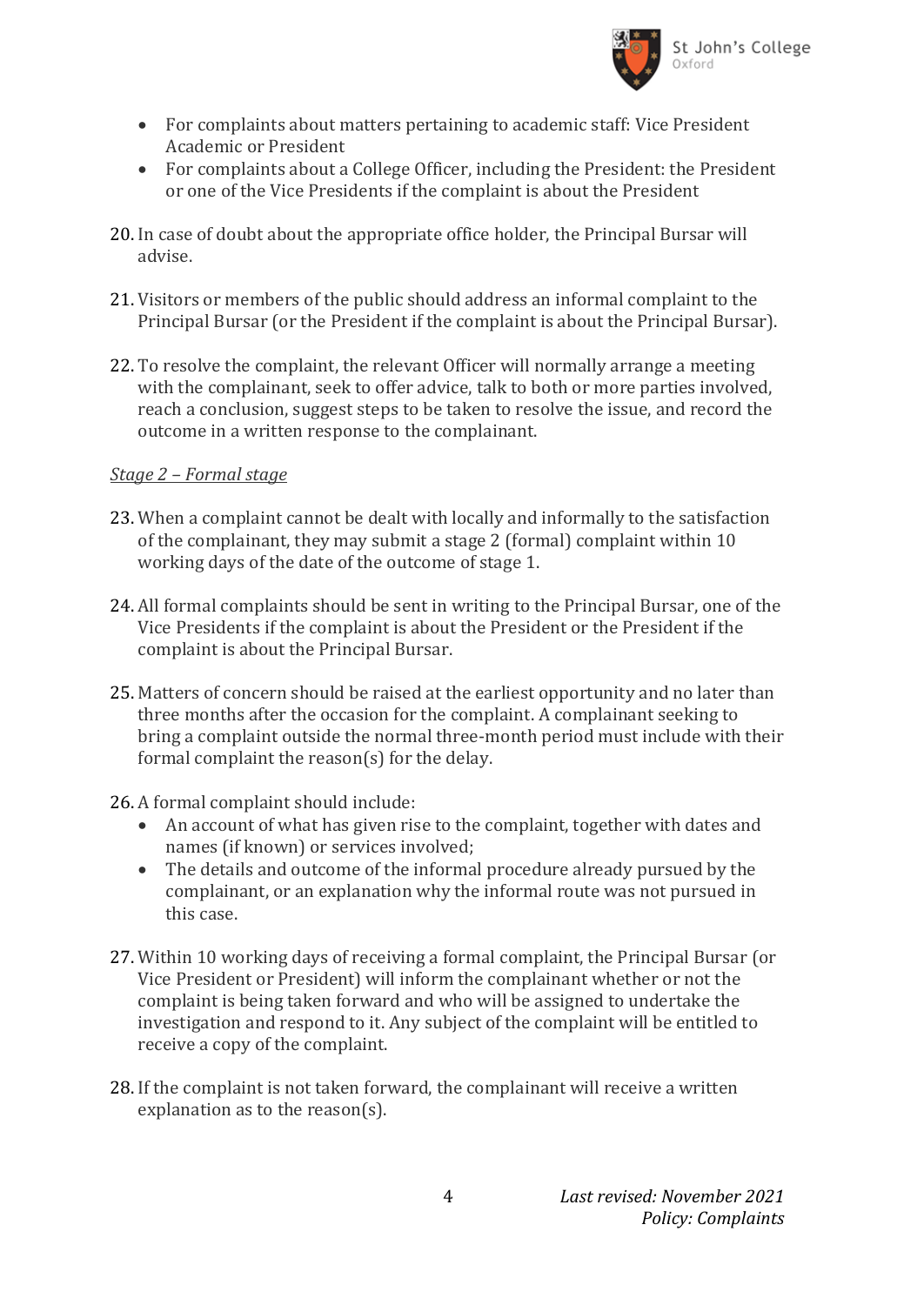

- 29. The investigator will speak to the complainant, the person(s) against whom the complaint is made (or review the service offering), look at evidence, question witnesses, and report back to the responsible office holder.
- 30. The complainant will receive a draft of the report for comment before it is being passed to the responsible office holder.
- 31. The responsible office holder will read the report and associated papers, reach a decision and appropriate remedies and communicate them to all parties.

#### *Stage 3 – Appeal / review*

- 32. If the complainant is unhappy with the outcome of a stage 2 complaint, they may apply for a review.
- 33. Such an application must be made in writing to the Principal Bursar (or one of the Vice Presidents or the President) within 10 working days from the date of the written notification of the stage 2 outcome.
- 34. The grounds for review must be clearly stated as part of the application and can be one of the following:
	- There was a procedural irregularity;
	- The decision was unreasonable; in that case the complainant will have to identify which aspects of the decision they consider to be objectively unreasonable and explain why; or
	- Relevant new evidence has come to light, which could not reasonably have been produced during an earlier stage.
- 35. The Principal Bursar (or one of the Vice Presidents or the President) will decide whether the request for a review is reasonable.
- 36. If it is determined that the application for review is within the above scope it will be considered by the Principal Bursar (or one of the Vice Presidents or the President), by a review panel or by an external reviewer. None of the reviewers will have been previously involved in the complaint.
- 37. The reviewer will only consider the matter on the grounds listed above and will not consider the issues afresh or carry out a further investigation.
- 38. The reviewer will endeavor to reach a decision within 10 working days of receiving the request for a review. The decision letter will set out the reviewer's decision and the reason(s) for the decision.
- 39. The decision of the reviewer will be final and concludes the College processes.

## **Office of the Independent Adjudicator – applies to students only**

5 *Last revised: November 2021 Policy: Complaints* 40. Should the resolution of the complaint not be to the student's satisfaction following the conclusion of the College's internal procedure, they have the option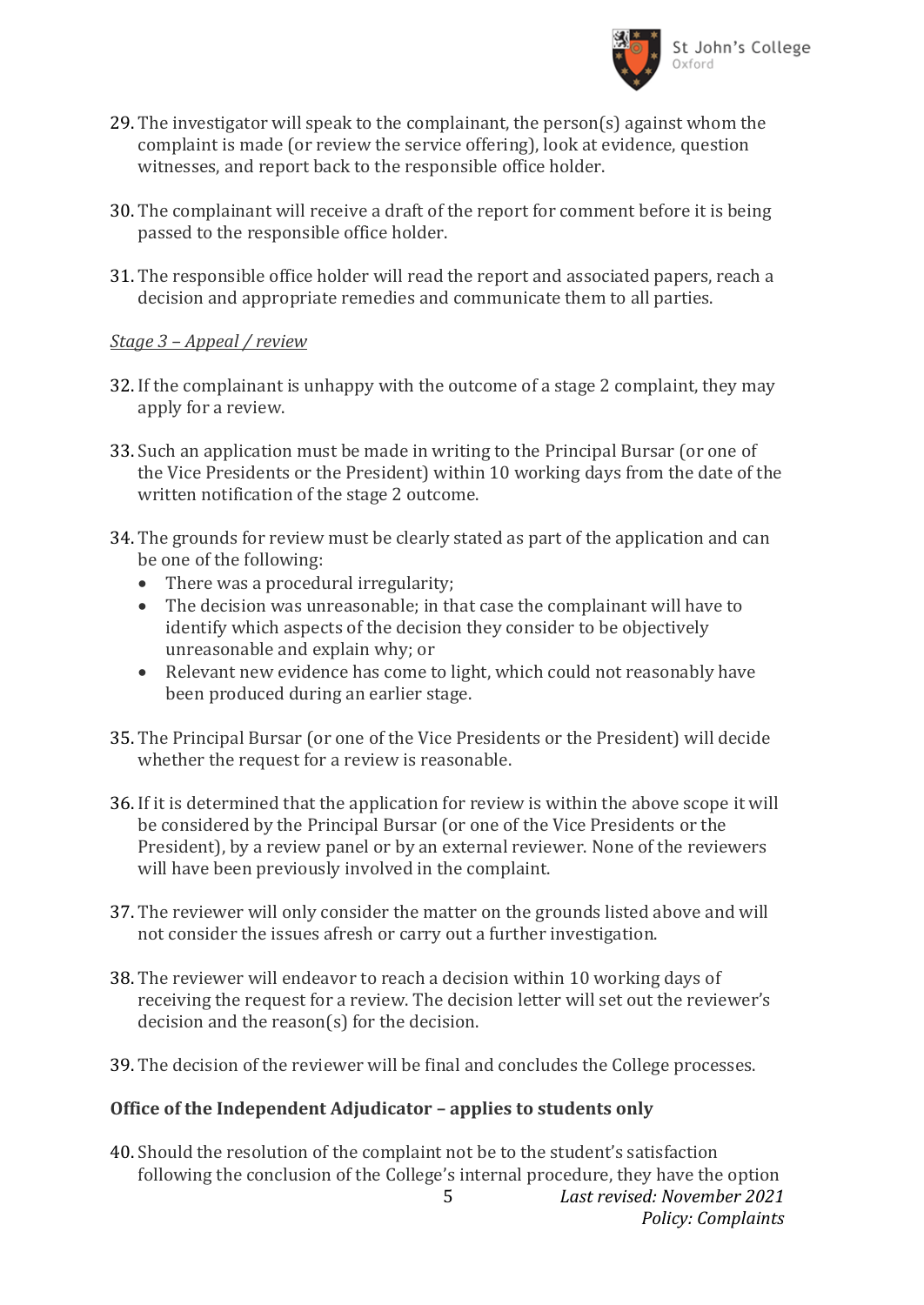

to take their complaint to the **Office of the Independent Adjudicator for Higher** [Education](https://www.oiahe.org.uk/) within 12 months of the end of the College's procedures. Note that complaints relating to matters of academic judgement, performance or admissions cannot be dealt with by the OIAHE procedures. Can you complain to us? - [OIAHE](https://www.oiahe.org.uk/students/can-you-complain-to-us/)